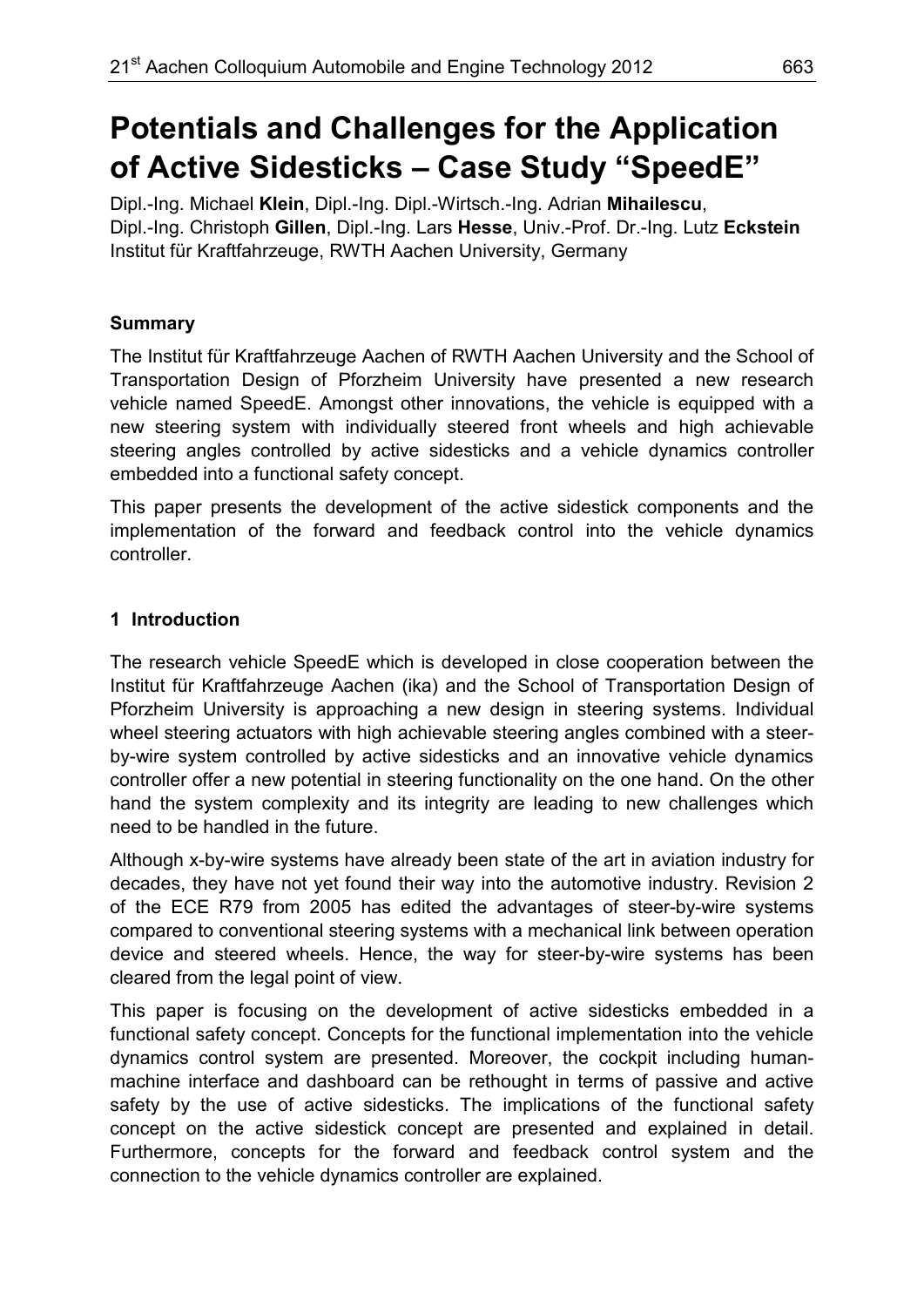## **2 Research Vehicle SpeedE**

The Institut für Kraftfahrzeuge Aachen (ika) introduced the research vehicle SpeedE at the Aachen Colloquium Automobile and Engine Technology in 2011 (see Fig. 1). This new generation of full-electric vehicles is combining the advantages of electric mobility and the complex requirements for efficiency and safety.



## Fig. 1: Vehicle Concept SpeedE

The interior and exterior purpose design was realized in a close cooperation between ika and the School of Transportation Design of Pforzheim University [1]. The vehicle, which is propelled by two electric engines located closely to the rear wheels, accommodates three passengers. The driver is sitting in the front center of the vehicle, the two passengers in a shifted rear position. The steer-by-wire system consists basically of two individual steered wheels and two active sidesticks.

System integrity is achieved by new approaches in functional safety. Previous proposals discuss the system-specific deployment of redundant components and network architectures which is disadvantageous regarding system weight, package space and costs. The SpeedE steer-by-wire system deals with this challenge across system boundaries by utilization of degraded operating states as described in [2].

Electric actuators integrated into an innovative suspension system turn the front wheels individually up to a steering angle of approximately 90°. The operation of the steering system is carried out by means of two active sidesticks, which behave as if they were mechanically coupled. The use of active sidesticks offers the possibility to rethink

- the functional relationship between operating device and steering system respectively vehicle dynamics,
- the vehicle architecture aiming at advantages in conception, e.g. regarding modularity, and production and
- the design of the operating device and the ergonomics of the operator's working place.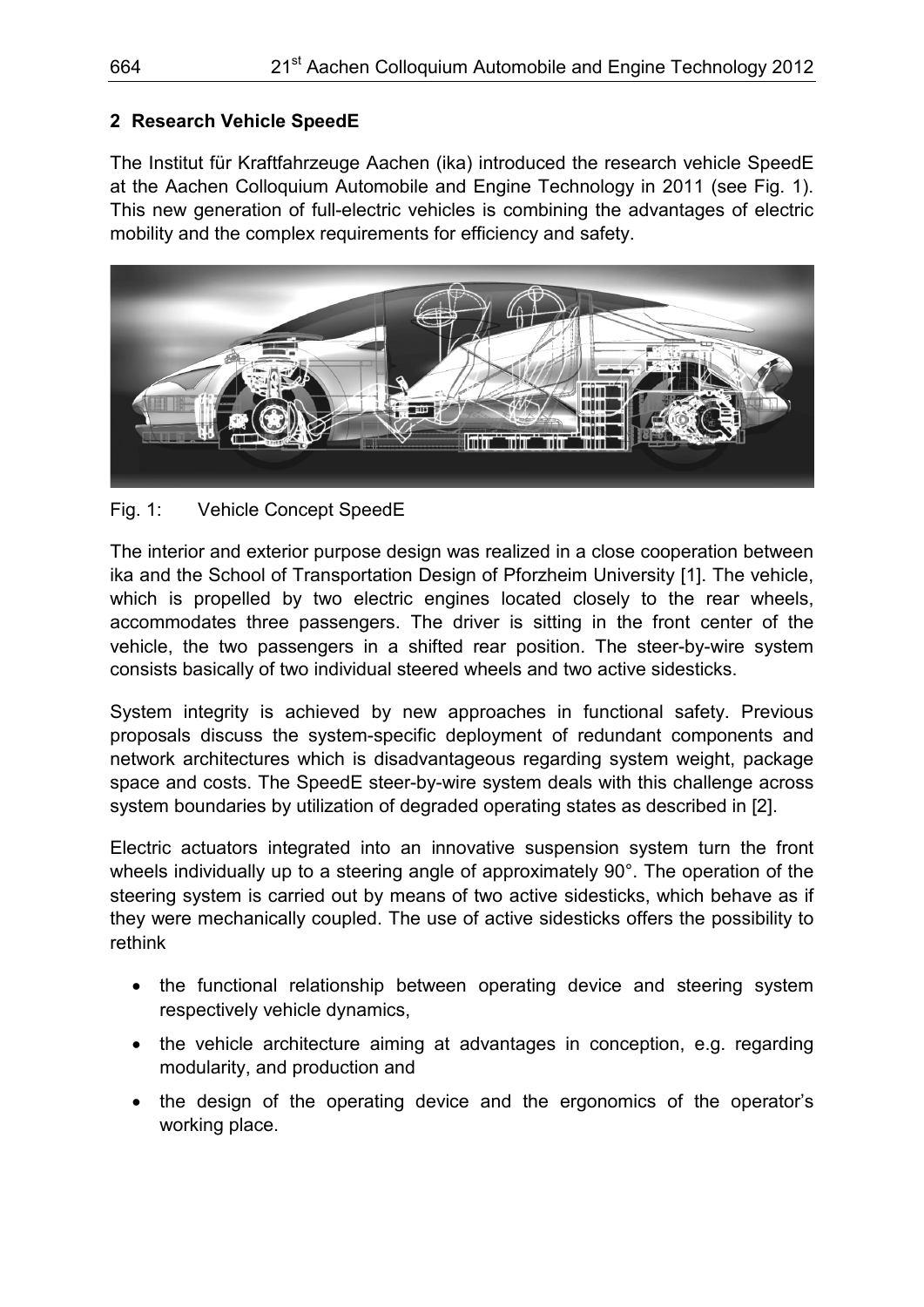On the one hand, the individual deployment of the wheel steering angles guarantees high vehicle maneuverability. Moreover, it offers a high functional potential regarding vehicle safety, comfort and efficiency as well as an optimal utilization of the side force potential at the front axle. On the other hand, the deployment of individual steering angles challenges the active sidestick feedback control system. Thus, the two active sidesticks have been built up to investigate different concepts of the forward and feedback control system of the SpeedE research vehicle.

# **3 Active Sidestick Concept**

After having taken over a crank-like device from horse-driven coaches, Alfred Vacheron was the first engineer to improve the complex vehicle operation in a redesigned 1893 Panhard 4hp in the race Paris-Rouen in 1894 [3]. Later, the steering wheel became commonly and exclusively the operating device to influence the vehicle direction for another century. The steering gear and the ideal force transmission have improved the effort of setting the vehicle course and lead to the steering wheel's success.

In the history of automotive design, numerous futuristic vehicle concepts have dealt with rethinking the human machine interface. Some of these concepts used and investigated in detail the idea of integrated sidesticks (e.g. [4], [5], [6]). The SpeedE concept is the first vehicle to combine a wheel individual steering system with high achievable steering angles and active sidesticks embedded into a vehicle dynamics controller. The following chapter presents the sidestick design and the forward and feedback control concept.

# **3.1 Overview Sidestick Design**

A study has been carried out to find the optimum position for the sidesticks in the SpeedE passenger compartment. The test group consisted of 46 subjects (32.6% female, 67.4% male) ranging from 21 to 63 years. The study resulted in an optimal sidestick handle bar position of 240 mm in x- and 315 mm in y-direction with reference to the Seating Reference Point (SgRP). The optimal height for the arm support is 370 mm [8].

One important engineering goal is a minimum of required package space for sidestick integration. As the sidesticks are positioned next to the driver's seat, especially the sidestick box width is virtually fixed to a maximum of 100 mm. The length is limited to 210 mm.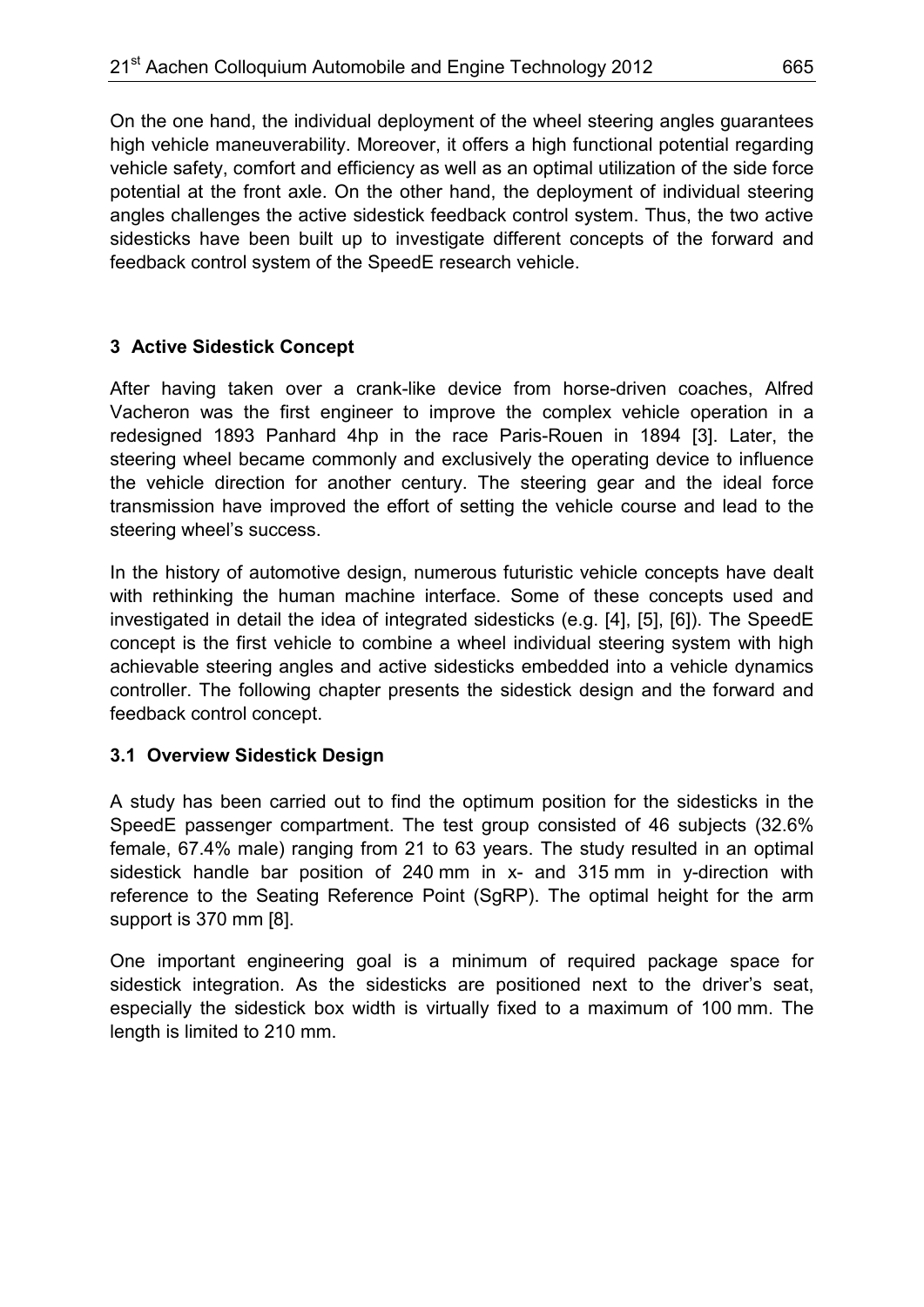

#### Fig. 2: Sidestick components

Fig. 2 shows the assembly of one sidestick unit. The main sidestick component is the electric motor combined with a harmonic drive gear. This combination is advantageous because of the self-locking ability which originates from a high gear ratio of 100. Therefore, the electric motor weight can be reduced to 0.8 kg while achieving a maximum output torque of 28 Nm. The sidestick crank has an effective length of 150 mm between the pivot point and the driver`s hand, thus the motor will be able to support a total driver hand force of more than 185 N. The angle of the sidestick bar end has got an offset and is inclined by 10° to the driver position due to ergonomic reasons. The maximum sidestick feedback angle is limited to ±30°. Additionally the sidestick is able to swing 180° to facilitate the driver's entrance and exit of the vehicle. This results in a total angle of 210° which is swept through by the sidestick crank (see Fig. 3).



Fig. 3: Sidestick feedback and swing angle ranges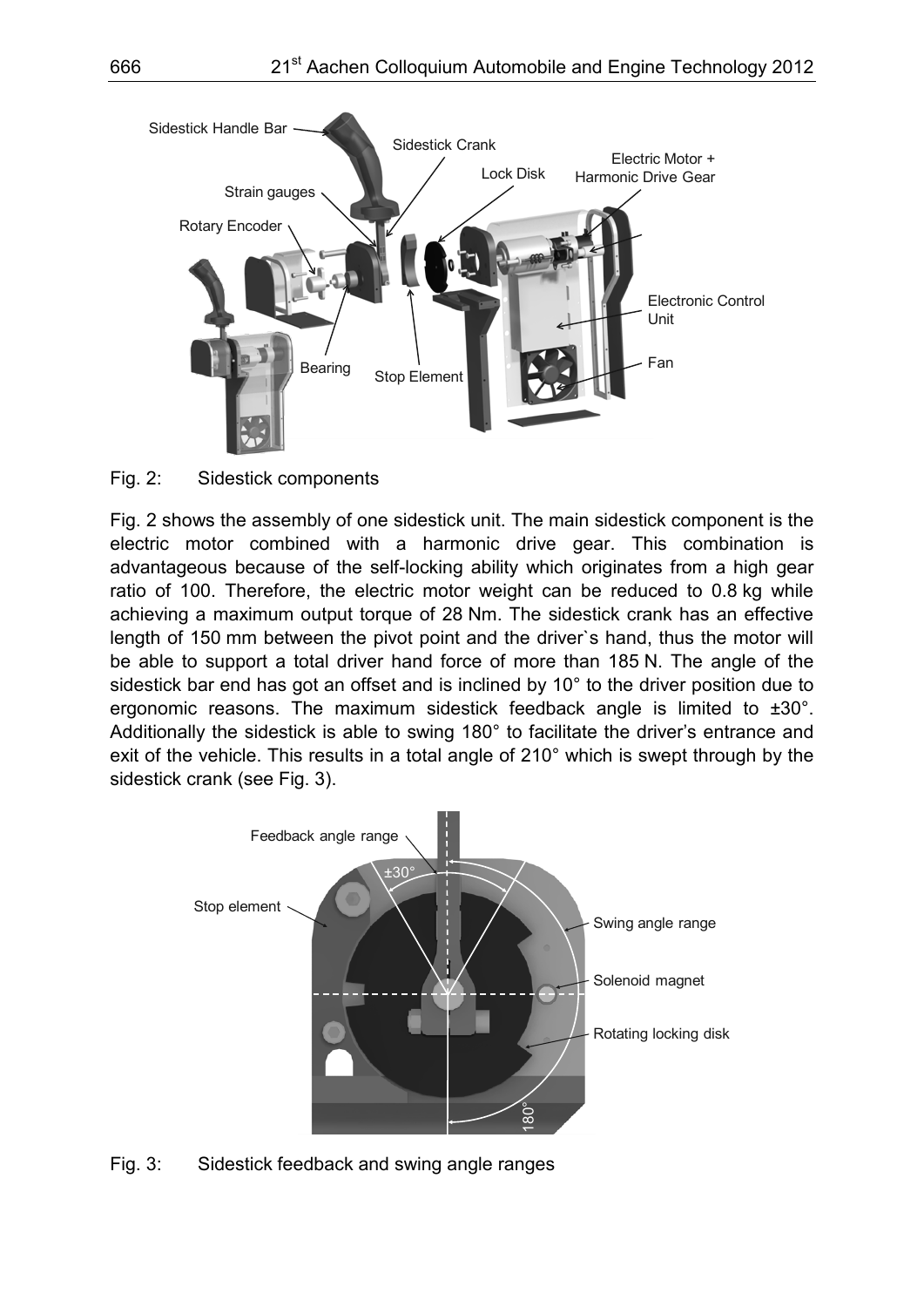By means of a stop element, the total angle is limited to 220°. Furthermore, two states in operation mode are locked by a solenoid magnet which moves a pin in a rotating locking disk. In hinged position at 180°, the sidestick crank is fixed. Additionally the permanent magnet blocks the operating angle at ±30°. The locking mechanisms have been designed as safety elements, as e.g. a hinging down sidestick during vehicle operation has to be avoided.

# **3.2 Forward Control System**

According to [6] an active operating device is defined by the active modification of the cutting force between handle bar and operator hand realized by a controllable actuator of any kind. Hence two different types of control systems are becoming apparent: an active operating device with

- displacement as control variable and force feedback, and
- force as control variable and displacement feedback.

[6] motivates the second solution as the principle which is most common to every human since childhood. Applying a force to an object causes the effect of object acceleration/movement. In summary the forward control concept uses the driver's hand force to calculate the steering angle and the sidestick angle is used as a feedback channel informing the driver on relevant system or vehicle states.

The sensor selection has been developed on the basis of a functional safety concept. Thus, the components are considered as safety elements. The force is detected with four strain gauges on each side of the sidestick crank. The sidestick crank has been designed to achieve a maximum strain of 870 µm/m which results in the best achievable strain gauge resolution (see Fig. 4).



Fig. 4: Sidestick crank with 30 Nm bending load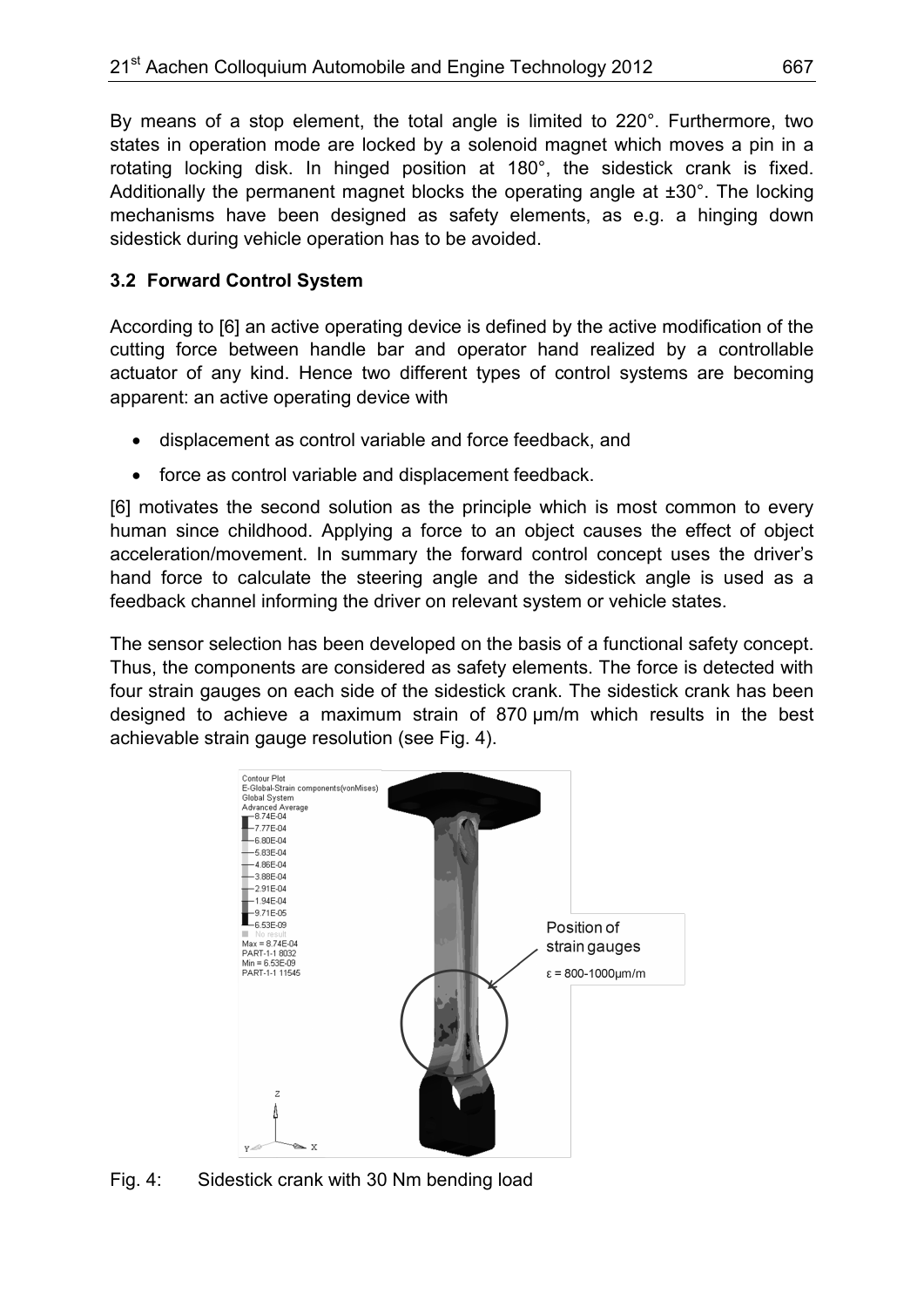Four strain gauges, two of each side, are connected to one Wheatstone bridge in order to compensate e.g., temperature influences. As the force is measured twice with the principle of electrical resistance, the motor torque is taken into account as a third element to cross-check the result of the two strain gauge circuits. In summary, the driver's hand force of one sidestick is detected three times with two different measurement principles. Additionally, the force of both sidesticks is summed up and serves as the control variable. Hence, the vehicle can be driven with either the right, left or both hands which results in an increased redundancy. From the system integrity point of view, the hand force detection has to be guaranteed in any circumstance.

For the calculation of the desired steering extent, the driver's left and right hand forces are summed up. The signal is filtered and amplified with a basic and a velocity dependent amplification factor resulting in a desired steering angle of the front axle (see (1), [6]).

$$
\delta_{St,des} = \frac{K_{St}}{1 + K_{St,v} \cdot v} \cdot \sum F_{Sidestick} \tag{1}
$$

The maximum achievable front wheel steering angle of the SpeedE research vehicle ranges from 90.5° at the inner to approximately 60° at the outer curvature wheel. In order to guarantee a smooth operation for the driver, the driver's hand forces are transformed into one wheel steering angle based on the single track model [7] which ranges from  $+74.1^\circ$  to -74.1° (see Fig. 5).



Fig. 5: Maximum SpeedE steering angle and transformation to single track model for basic steering functionality (Ackermann)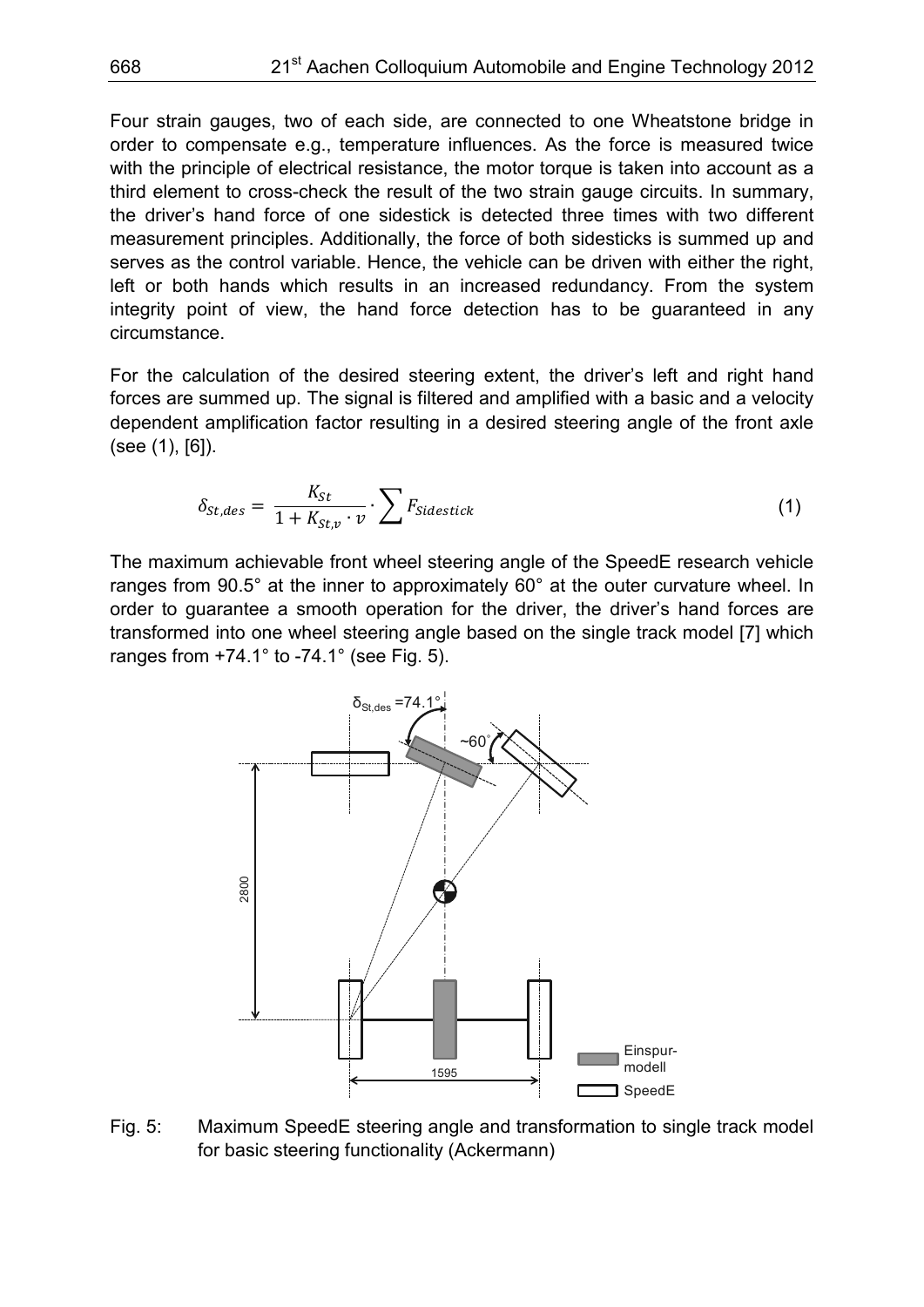Depending on vehicle speed and driver hand force the achievable desired steering angle may be electronically limited according to Fig. 6. The values are exemplary and can be changed during the system application.



Fig. 6: Maximum achievable SpeedE steering angle depending on vehicle speed and driver hand force

Fig. 7 shows the overview of the forward control system from the driver hand force up to the wheel actuator. The desired steering angle of the single track model is converted into the left and right wheel steering angle using a modified Ackermann algorithm. This algorithm allocates the optimal wheel steering angle depending on the vehicle velocity and the lateral acceleration. Thereby e.g. a tension free rolling of the vehicle at low speed and a good longitudinal and lateral axle force exploitation at all speeds can be achieved.



Fig. 7: Overview of forward control concept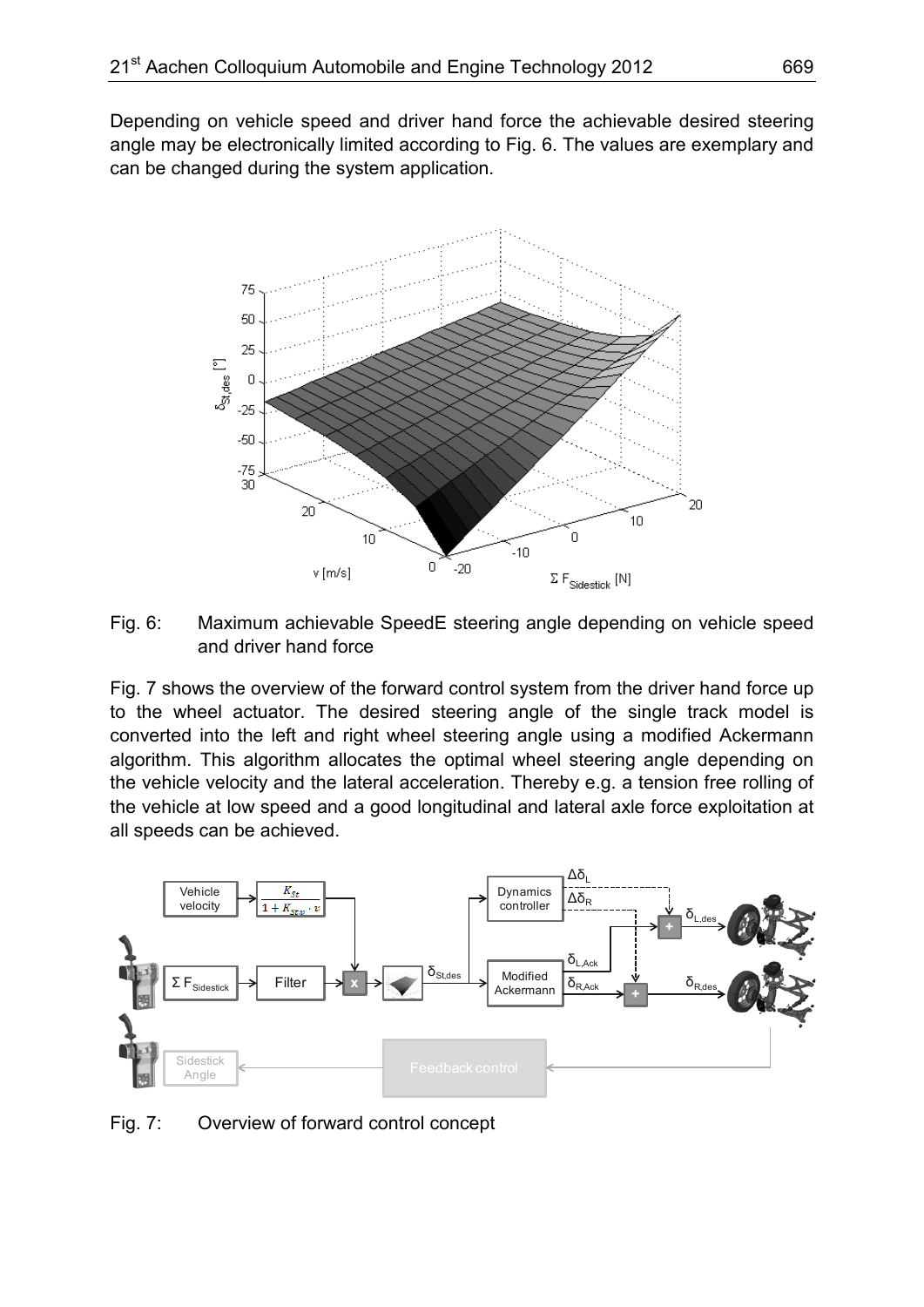The dynamics controller of the vehicle influences the steering angle values of the wheels in order to stabilize the vehicle in critical situations (e.g. oversteer), increase its agility (e.g. understeer) or optimize the rolling resistance. This is done by adding additional steering angles on top of the desired steering angles calculated by the modified Ackermann algorithm.

The application parameters of the forward control have been adjusted according to [6] and the new requirements of the SpeedE research vehicle. However, the final tuning needs to be performed on real hardware.

## **3.3 Feedback Control System**

As already motivated in the previous chapter, the sidestick angle is used for providing a feedback to the driver with the aid of the electric motor. The motor feedback system is based on an optical incremental encoder. A sensor using the Hall Effect principle has been implemented with the aim of cross-checking the effective sidestick angle. Thus, the feedback control system is designed redundant with two different working principles. In case of a feedback failure, the electric motor output shaft needs to be fixed. [6] has shown that the driver is still capable to drive with isometric (fixed) sidesticks. The driver behavior in such a failure mode will be investigated after the sidesticks have been build-up.

[6] has chosen the course curvature κ as the most appropriate parameter to feed back. This is defined based on the curve radius R or on the single track wheel steering angle  $\delta_{\rm St}$ , the self-steering gradient SG and the vehicle velocity (see (2)).

$$
\kappa = \frac{1}{R} = \frac{\delta_{St}}{l + SG \cdot v^2} \tag{2}
$$

The goal is to use a parameter which corresponds to the visual human perception and describes the lateral vehicle dynamics behavior. At the same time, the parameter should be decoupled from longitudinal vehicle dynamics in order not to vary the sidestick position while accelerating or decelerating. Following this argumentation, the feedback controller of the SpeedE research vehicle uses the curvature as the value to be transformed into the sidestick angle (see (3)). The amplification factor  $K_R$ is determined based on the maximum sidestick angle range.

$$
\delta_{Stick} = \kappa \cdot K_R \tag{3}
$$

Fig. 8 gives a functional overview of the feedback control system. A major challenge in developing the feedback control of the SpeedE research vehicle is, due to the individual wheel steering angles and the corrections by the dynamics controller, requiring a sufficiently correct estimation of the course curvature. First of all, depending on the driving situation and the vehicle side slip angle, the measured steering angles do not reveal where the vehicle is really heading to. Secondly, the measured steering angles of the wheels cannot be simply fed back to the driver, because the vehicle dynamics controller often sets additional angles in order to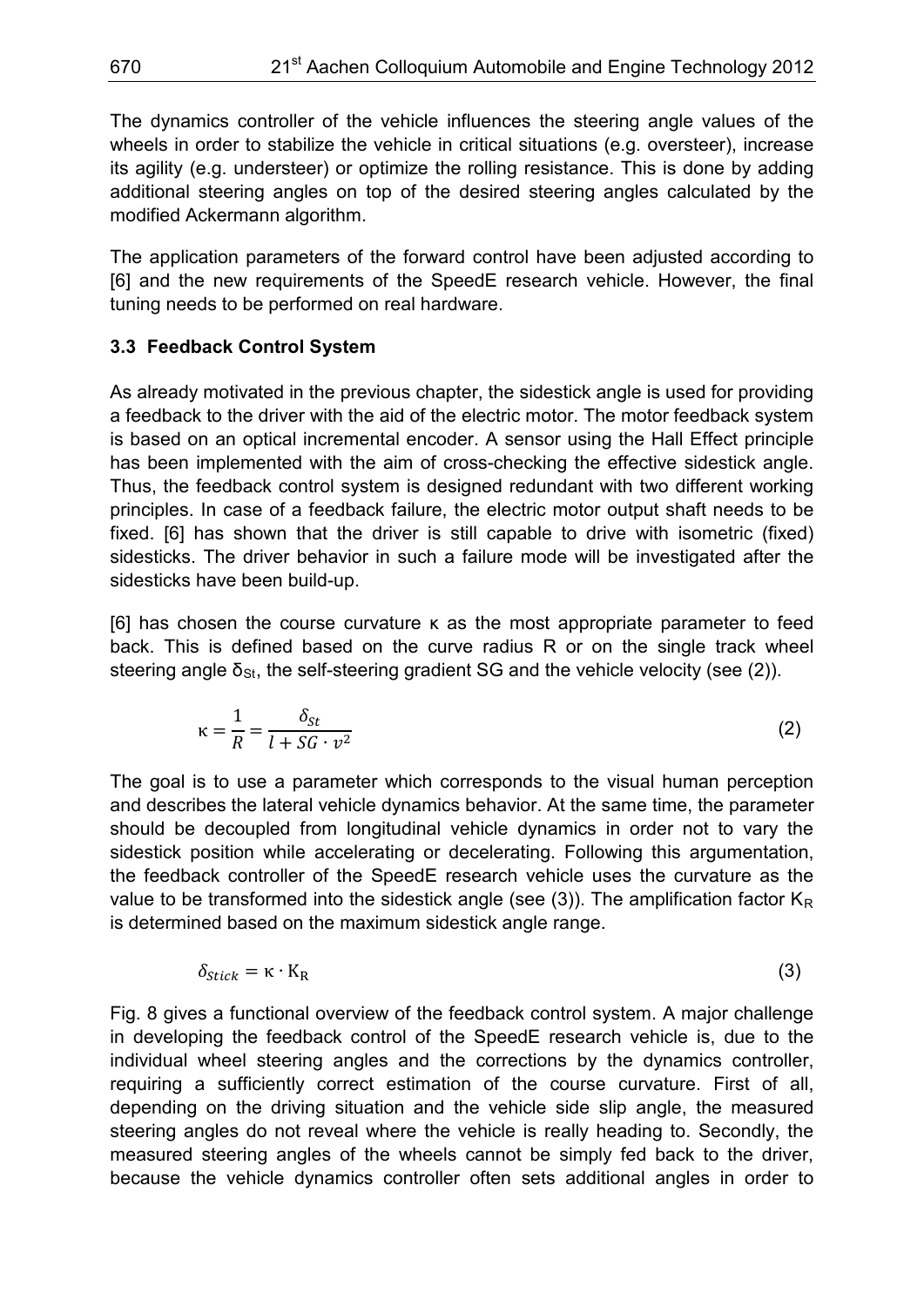stabilize the vehicle (e.g. steer back during oversteer situations). The vehicle dynamics controller's activity shall not or not entirely be perceivable by the driver. In this way the driver feels that he is always in control of the vehicle, regardless of the dynamics controller interventions.



Fig. 8: Overview of feedback control concept

The curvature estimation algorithm considers three feedback strategies and coordinates them into one curvature value. The three strategies are based on:

- the desired steering angle of the single track model
- the actual wheel angles
- the vehicle's dynamic state (e.g. yaw rate and lateral acceleration)

The simplest strategy is to route the driver input (desired steering angle) back as the sidestick angle using the single track model. The curvature is thereby calculated considering the velocity and the self-steering gradient of the vehicle (see (2), (3)). In most of the driving situations this calculation is correct, since the vehicle dynamics controller is regulating the steering angles in order to exactly follow the desired driving trajectory. The disadvantage of this strategy is that the driver has no feedback on the real vehicle or wheel behavior (e.g. steering towards curbstone).

The second feedback strategy uses the measured steering angles and compares them to the desired angles. The difference between the desired and the measured value provides information on the present wheel force and position. This delta can be subtracted from the desired steering angle and regarded in the course curvature estimation. This strategy has the advantage of feeding back the dynamic extent of the vehicle dynamics controller interventions. This can be of interest for some driver types.

The vehicle behavior determined by using the lateral acceleration and yaw rate is the most accurate feedback possibility for determining the curvature during steady-state cornering on even roads. Non steady-state cornering, instable driving situations or roads with lateral inclination are a challenge for such an algorithm, since more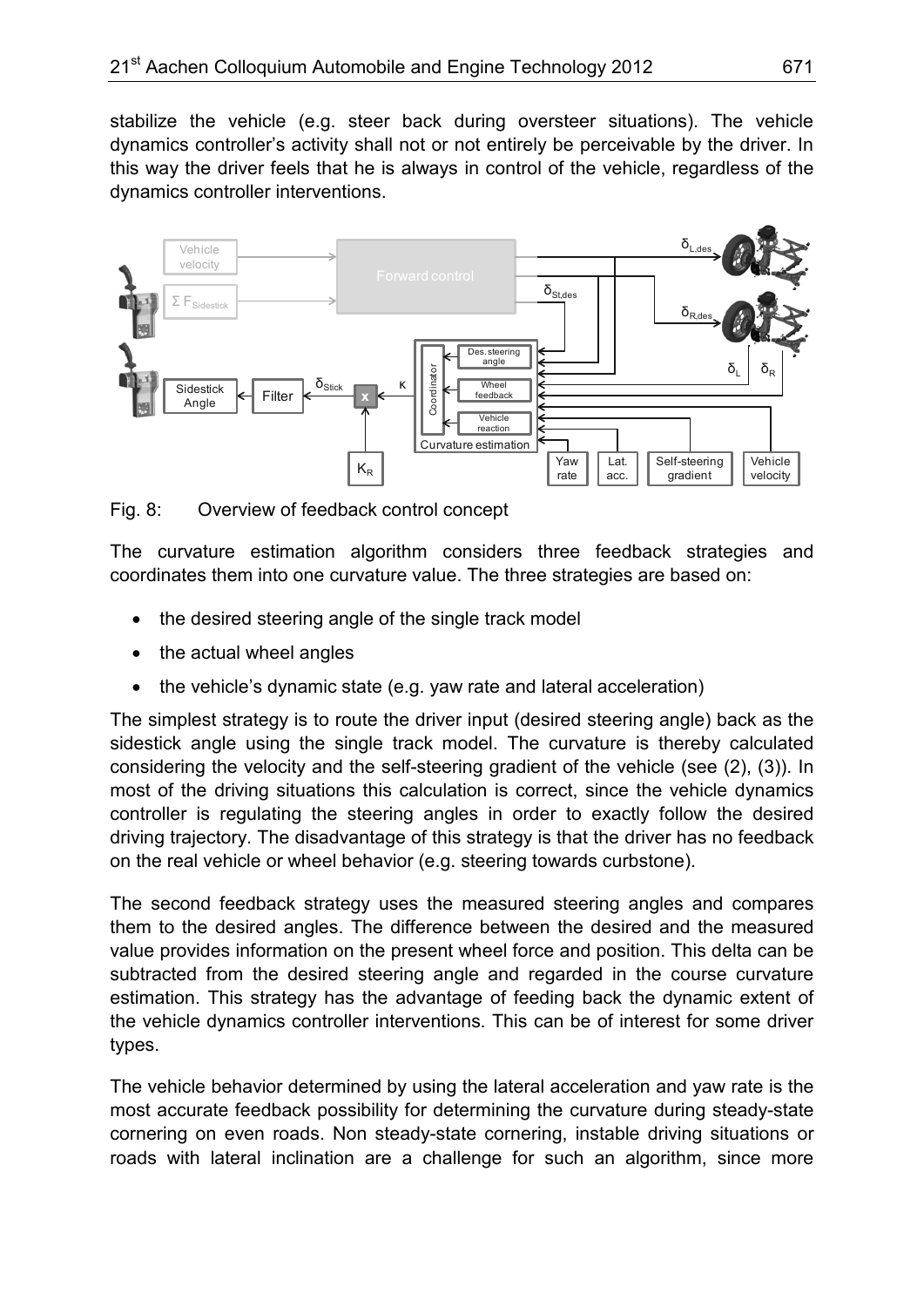complex vehicle dynamics models are necessary to estimate the vehicle´s trajectory on the basis of the available sensors.

The coordinator adds up the information from the three strategies and calculates the curvature depending on the current driving situation. The weighting of each strategy is being varied in order to have an optimal curvature feedback.

The optimal road curvature estimation coordination algorithm will be elaborated and applied after the sidesticks have been built up, on real hardware and using real driving situations and various types of drivers.

## **4 Summary and Outlook**

The steering system of the research vehicle SpeedE is equipped with individual steered front wheels with high achievable steering angles. It is designed as a steerby-wire system controlled by active sidesticks. The system additionally comprising a vehicle dynamics controller is embedded in an overall functional safety concept.

At the same time the implementation of active sidesticks offers all advantages of steer-by-wire systems and opens new possibilities in the design of the cockpit including the dashboard and the human machine interface. The forward control is realized by detecting the driver's hand forces, which are then transformed into a steering angle based on a single track vehicle model. A modified Ackermann function then calculates the wheel steering angles depending on the driving situation, in order to achieve a tension free rolling at low speeds and a good longitudinal and lateral force exploitation at all speeds. The vehicle dynamic control functions finally adds correcting steering angles in order to keep the vehicle stable and agile.

However, due to the single-steered wheels and the integration of a vehicle dynamics controller the sidestick feedback to the driver is challenging. The sidestick angle is calculated on the basis of the current curvature of the vehicle´s trajectory. The curvature is the most appropriate value for the description of the lateral behavior as it is velocity-independent and corresponds to the visual perception of the driver. The determination of the course curvature is done depending on the driving situation. The algorithms are based on the desired steering angle, the measured steering angle and the measured vehicle driving state, e.g. yaw and lateral acceleration reaction. A final application of the functionalities can only be done with real hardware and using several driver types.

The active sidesticks have been built-up in order to test and tune the proposed control concepts in combination with a simulated SpeedE vehicle model. The optimal forward and backward control application will be elaborated based on driving tests in the near future.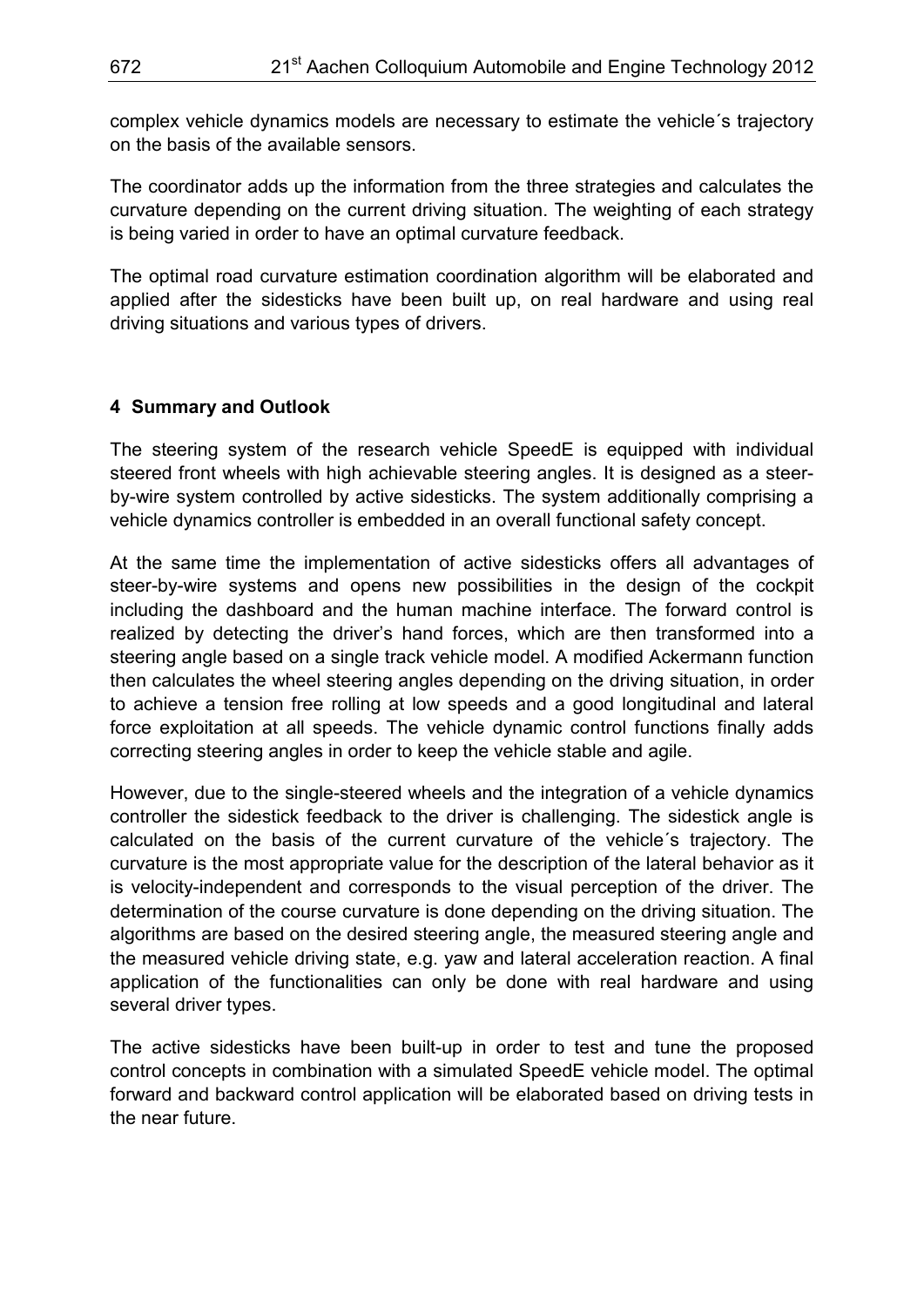# **5 Definitions, Acronyms, Abbreviations**

| Abbreviation |                                    |
|--------------|------------------------------------|
| ika          | Institut für Kraftfahrzeuge Aachen |
| SgRP         | <b>Seating Reference Point</b>     |
| des          | desired                            |
| <b>St</b>    | steering                           |
| Ack          | Ackermann                          |
| <b>Stick</b> | sidestick                          |
|              | left                               |
| R            | right                              |

| Definition  |                                  |                                                   |
|-------------|----------------------------------|---------------------------------------------------|
| δ           | $[^{\circ}]$                     | angle (steering)                                  |
| Δδ          | $[^{\circ}]$                     | delta angle (steering)                            |
| K           | [1/m]                            | course curvature                                  |
| F           | [N]                              | force                                             |
| $K_{St}$    | $\lceil^{\circ}/N\rceil$         | steering amplification factor                     |
| $K_{St, v}$ | [1/v]                            | vehicle velocity steering amplification<br>factor |
| $K_{R}$     | $\lceil$ °m]                     | feedback amplification factor                     |
| V           | [m/s]                            | vehicle velocity                                  |
| SG          | $[^{\circ} \text{s}^2/\text{m}]$ | self-steering gradient                            |
|             | [m]                              | wheel base                                        |

## **6 References**

[1] FASSBENDER, S.; ECKSTEIN, L. Prospects of Holistic Purpose Design by the Example of the Electric Vehicle Concept "SpeedE" 21st Aachen Colloquium Automobile Engine Technology Aachen, 2012